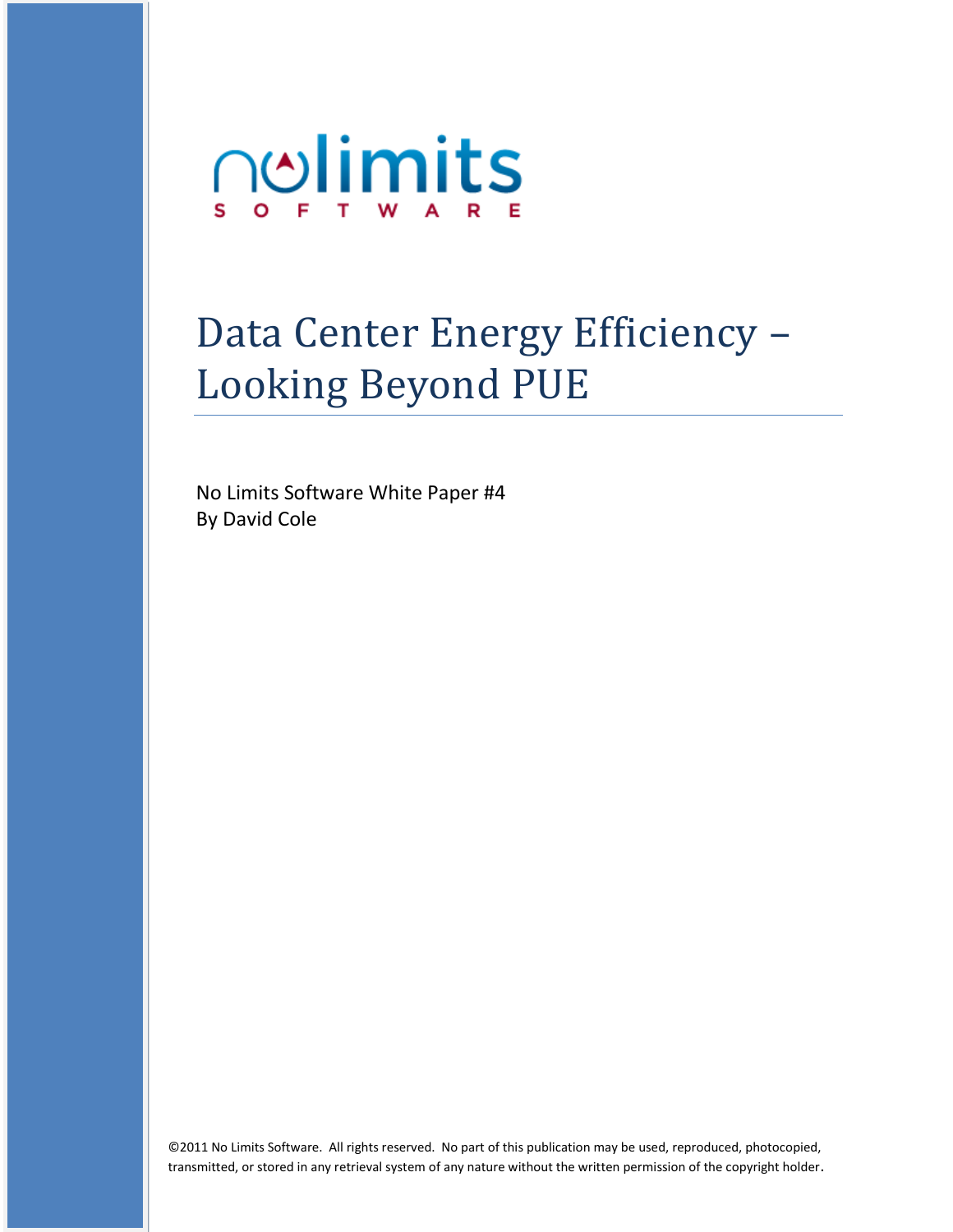## **Table of Contents**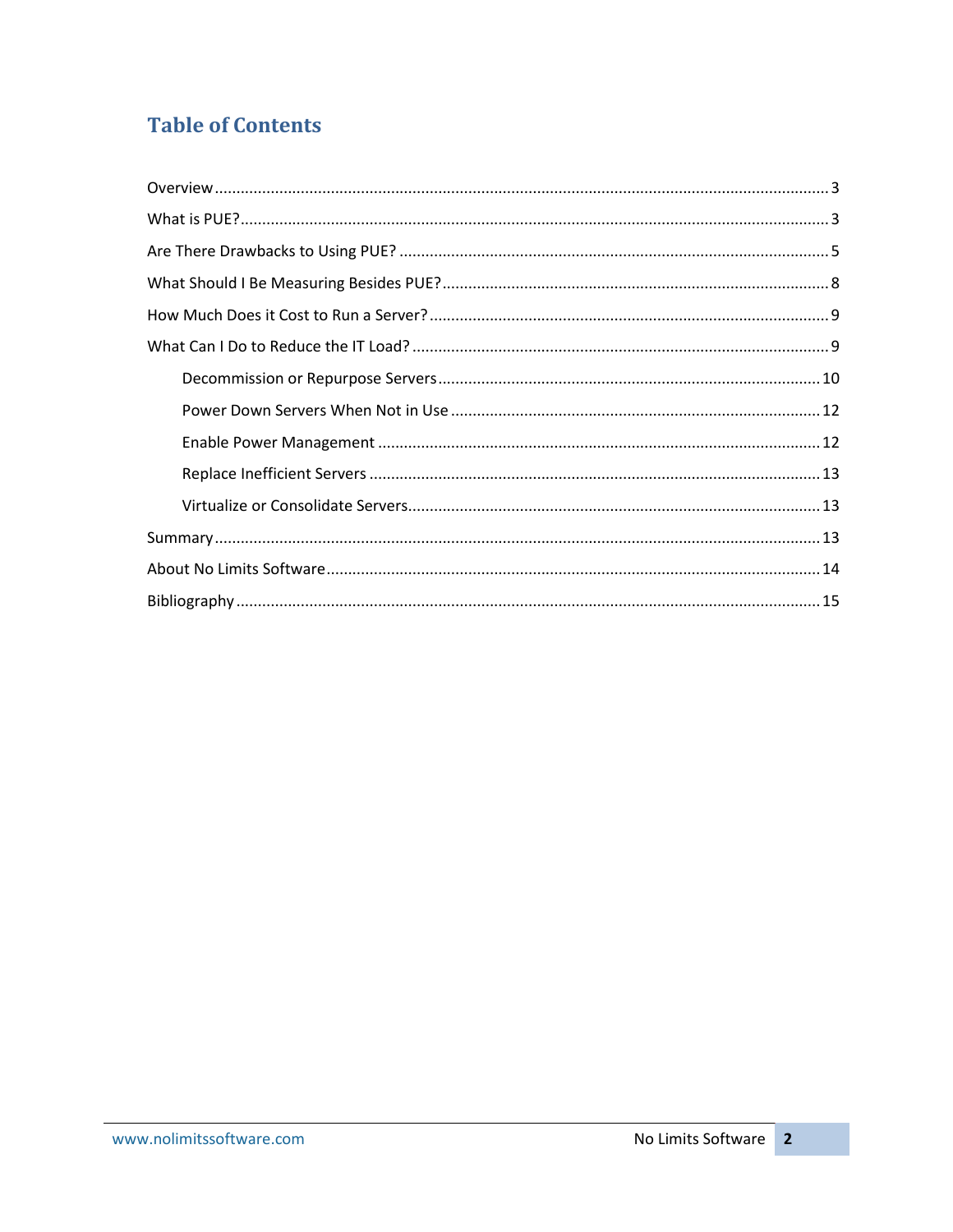## <span id="page-2-0"></span>**Overview**

The Power Usage Effectiveness (PUE) metric has become the de facto standard for measuring data center energy efficiency. PUE compares the total power going into a data center with the amount of power used to power IT equipment (servers, storage, and network). There is increasing pressure being exerted on data center managers to take measures to reduce the PUE. Unfortunately, the proper usage of PUE is often misunderstood and, by focusing solely on this single metric, it may mean data center managers are missing out on other opportunities to affect sustained reductions in energy use.

## <span id="page-2-1"></span>**What is PUE?**

The Power Usage Effectiveness (PUE) metric was introduced by the Green Grid, an association of IT professionals focused on increasing the energy efficiency of data centers. In the white paper *Green Grid Data Center Power Efficiency Metrics: PUE and DCiE* (Belady, Rawson, Pfleuger, & Cader, 2007), the authors lay out the case for the introduction of metrics to measure energy efficiency in the data center.

*The Green Grid believes that several metrics can help IT organizations better understand and improve the energy efficiency of their existing datacenters, as well as help them make smarter decisions on new datacenter deployments. In addition, these metrics provide a dependable way to measure their results against comparable IT organizations.*

*Without proper metrics in place, it is difficult to determine the effectiveness of changes made to improve data center energy efficiency.*

There is a great deal of truth in the adage "You can't manage what you can't measure". In order to manage energy efficiency in the data center, it is imperative to have metrics in place to measure the impact of changes. There were two primary metrics introduced, PUE and DCE (Data Center Efficiency). The latter was later changed to DCiE (Data Center Infrastructure Efficiency). Both metrics measure the same two parameters, the total power into the data center and the IT equipment power.

> $\label{eq:1} PUE \,\,=\,\frac{Total\,Power\,into\,Data\,Center}{IT\,Equipment\,Power}$  $DC$ *iE* =  $\frac{IT \, Equipment \, Power}{Total \, Power \, into \, Data \, Center}$

While both metrics had their supporters, PUE became the standard metric.

A PUE value of 1 would represent the optimal data center efficiency. In practical terms, a PUE value of 1 means that all power going into the data center is being used to power IT equipment. Anything above a value of 1 means there is data center overhead required to support the IT load.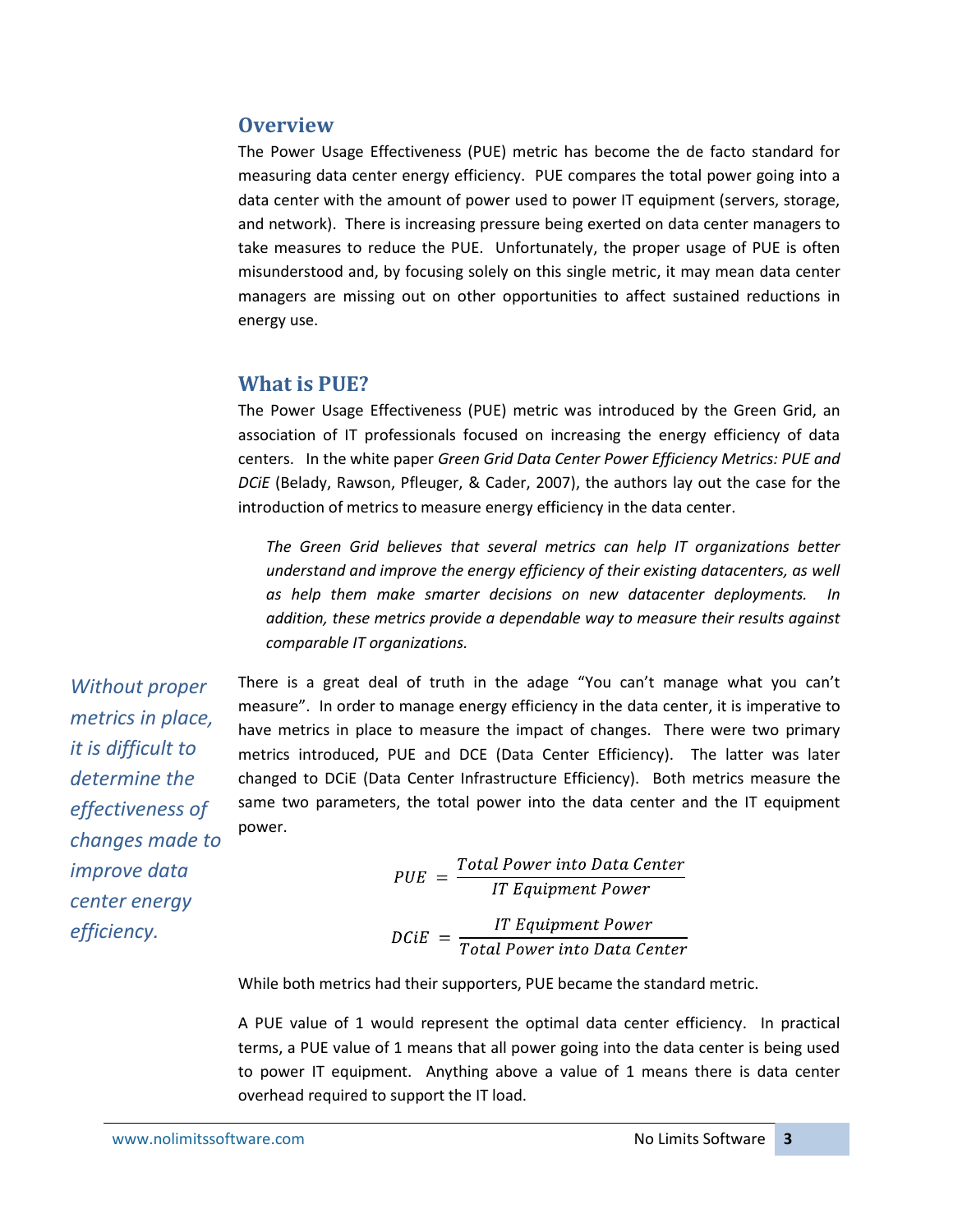What components make up this overhead? Let's look at where the power going into a data center is consumed.



*Reducing losses in the power system and the support infrastructure will improve data center energy efficiency.*

Ideally, we would like all power entering the data center to be used to power the IT load (servers, storage and network). This would result in a PUE value of 1. Realistically, however, some of this power must be diverted to support cooling, lighting and other support infrastructure. Some of the remaining power is consumed due to losses in the power system. The remaining power then goes to service the IT load.

Let's look at an example to see how PUE is calculated. If the power entering the data center (measured at the utility meter) is 100 kW and the power consumed by the IT load (measured at the output of the UPS) is 50 kW, we would calculate PUE as follows:

$$
PUE = \frac{100}{50} = 2.0
$$

A PUE value of 2.0 is fairly typical for a data center. This means that for every watt required to power a server, we actually consume 2 watts of power. It is important to remember that we are paying for the power entering the data center, so every watt of overhead represents an additional cost. Reducing this overhead will reduce our overall operating costs for the data center.

If we want to improve data center energy efficiency, there are two areas in which we can affect change. If we can reduce the power going to the support infrastructure or reduce losses in the power system, more of the power entering the data center will make it to the IT load. This will improve our energy efficiency and reduce our PUE.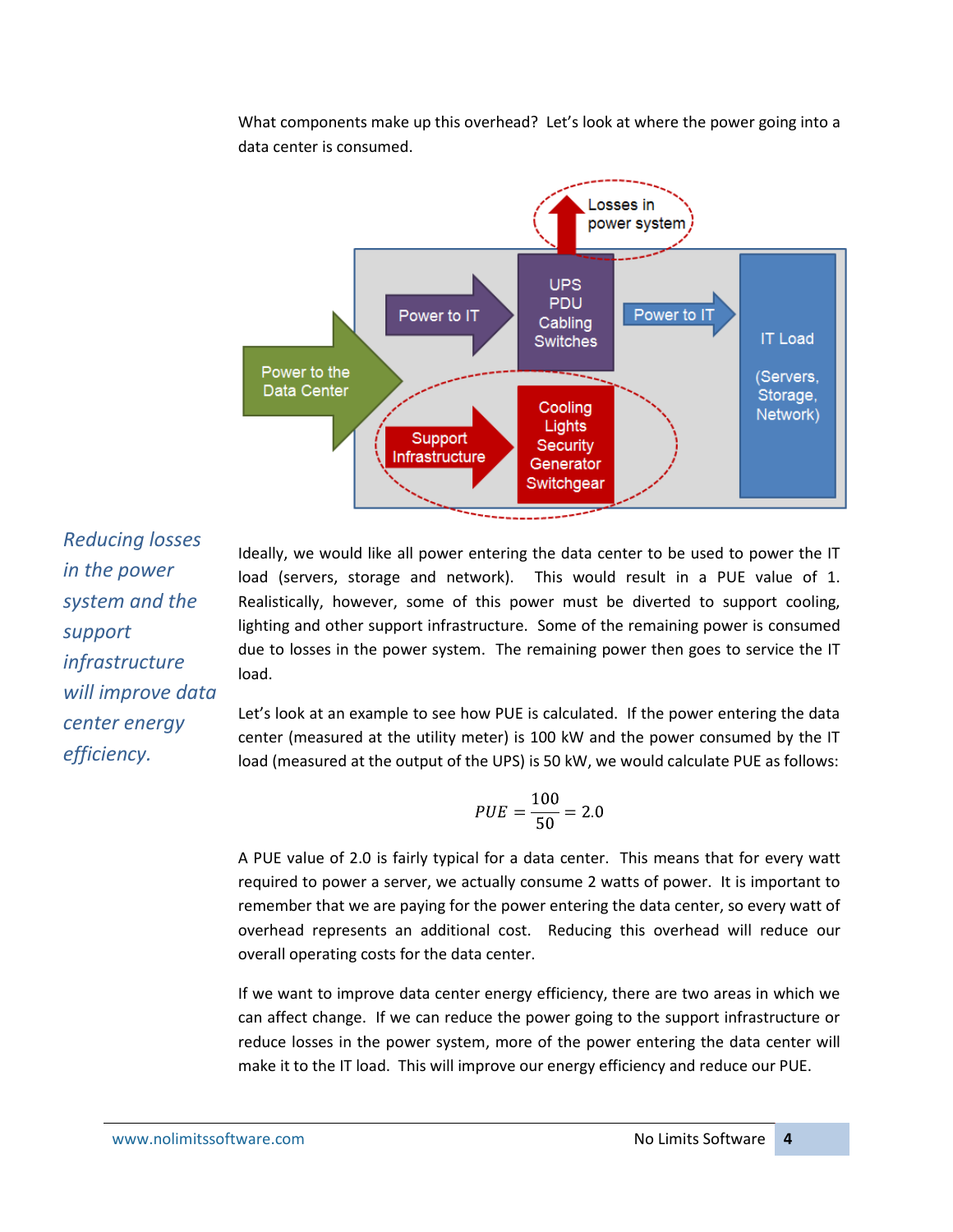## <span id="page-4-0"></span>**Are There Drawbacks to Using PUE?**

PUE is a great tool for the facilities side of the data center. It allows facility engineers to measure the impact of changes they make to the infrastructure, things like raising the data center temperature, upgrading to a higher efficiency UPS, increasing voltage to the rack and so on. PUE must be used with care, however. It must be understood that IT changes can have a dramatic impact on PUE.

Under pressure to reduce costs, and in some cases to try to match the reported PUE from other companies, data center managers are being pushed to significantly reduce their PUE value. Unfortunately, this is not always the right approach. The drive to reduce PUE at all costs can actually have a negative impact. If data center managers focus only on reducing PUE, they may inadvertently use more energy and increase data center costs.

Let's run through an example on how this can happen. Suppose we have a data center which has input power of 100 kW, 50kW of which is being used to power IT equipment. As previously illustrated, this would give us an initial PUE value of 2.0.

$$
PUE = \frac{100}{50} = 2.0
$$

Suppose we now decide to virtualize a number of servers. In fact, we are so successful with virtualization that we are able to reduce the power to IT equipment by 25 kW and the overall power to our data center by the same amount. What will happen to our PUE?

$$
PUE(after\ virtualization) = \frac{75}{25} = 3.0
$$

Wait a minute – isn't a higher PUE value something we want to avoid? Not necessarily. It is important to understand what can cause the PUE to increase or decrease. While it may seem counterintuitive, any reduction in IT load without an equivalent reduction in infrastructure load will actually result in a higher PUE.

This becomes easier to understand if we break PUE down into its components:

$$
PUE = \frac{IT\ Load + Infrastructure\ Load}{IT\ Load} = 1 + \frac{Infrastructure\ Load}{IT\ Load}
$$

When the IT load is reduced,  $\frac{Infrastructure\; Load}{IT\; Load}$  will always increase, resulting in an increase in the PUE. Inversely, increasing the IT load will always decrease the PUE.

So, if our PUE has gone up, does this mean the data center is now less energy efficient? No, the data center is now *more* energy efficient. We are accomplishing the

*Decreasing the overall energy usage in the data center may result in a HIGHER value for your PUE!*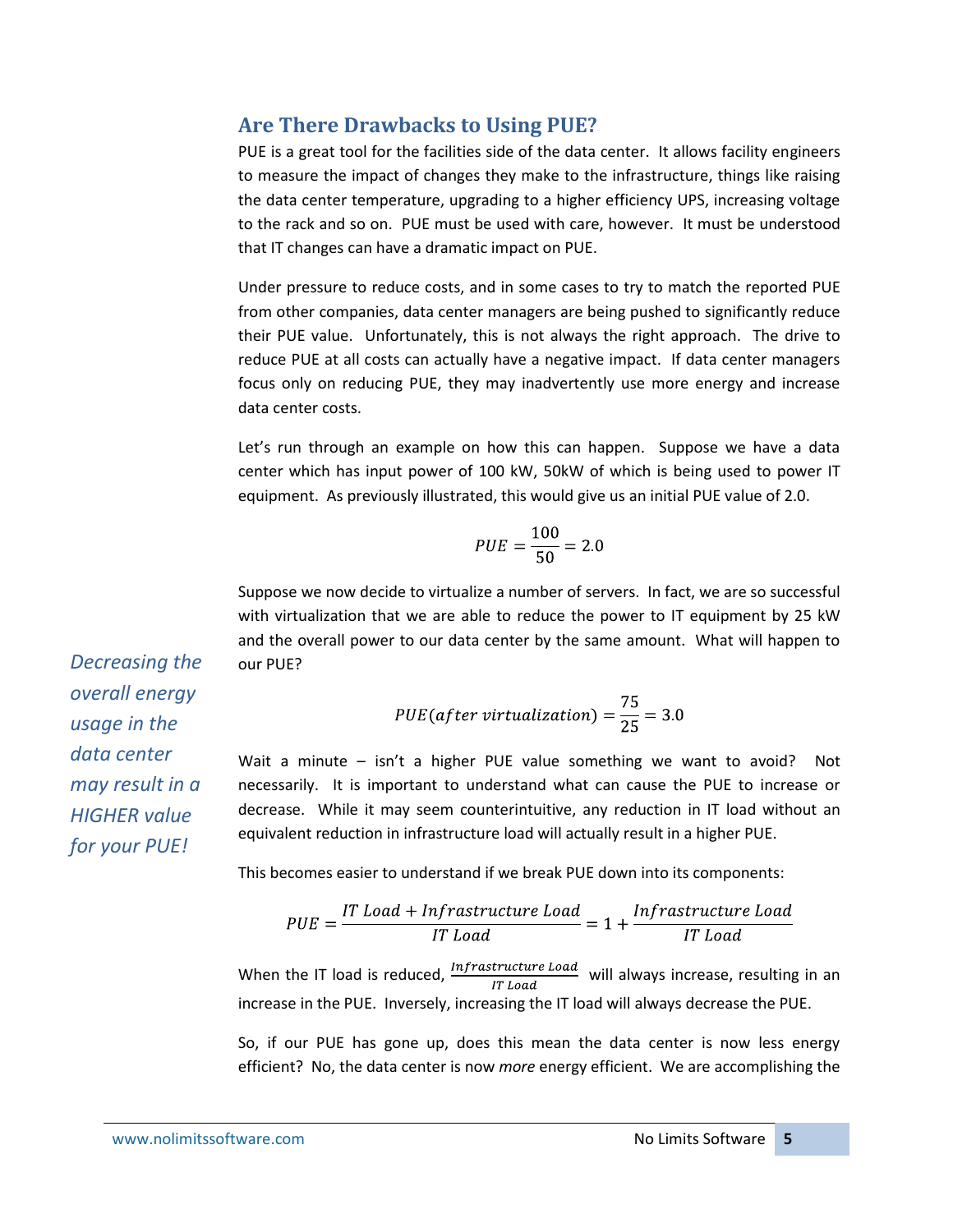same work while using less energy at less cost. To illustrate this, let's calculate the annual energy usage and cost both before and after virtualization.

Before virtualization:

```
Annual Energy Use = 100 kW * 8,760 hrs/yr = 876,000 kWh
```

```
Annual Electric Cost = 876,000 kWh * $0.10/kwh = $ 87,600
```
After virtualization:

*Annual Energy Use* = 75 kW \* 8,760 hrs/yr = 657,000 kWh *Annual Electric Cost* = 657,000 kWh \* \$0.10/kwh = \$ 65,700

The virtualized data center is clearly more energy efficient. In fact, the data center can probably be made even more energy efficient if the support infrastructure is now reduced to more closely match the reduced IT load.

PUE by itself is a meaningless number if we don't know how to use it to measure the results of changes in the data center. Since we know that virtualization will likely increase the PUE, should we avoid it? Of course not! It is important, however, to note when the virtualization took place when we examine our PUE over time. In addition to tracking PUE, we must also track any changes in the infrastructure or IT load so we can correlate the changes to the PUE value.



*When tracking PUE it is also important to track IT load and infrastructure changes so we know WHY the PUE changed.*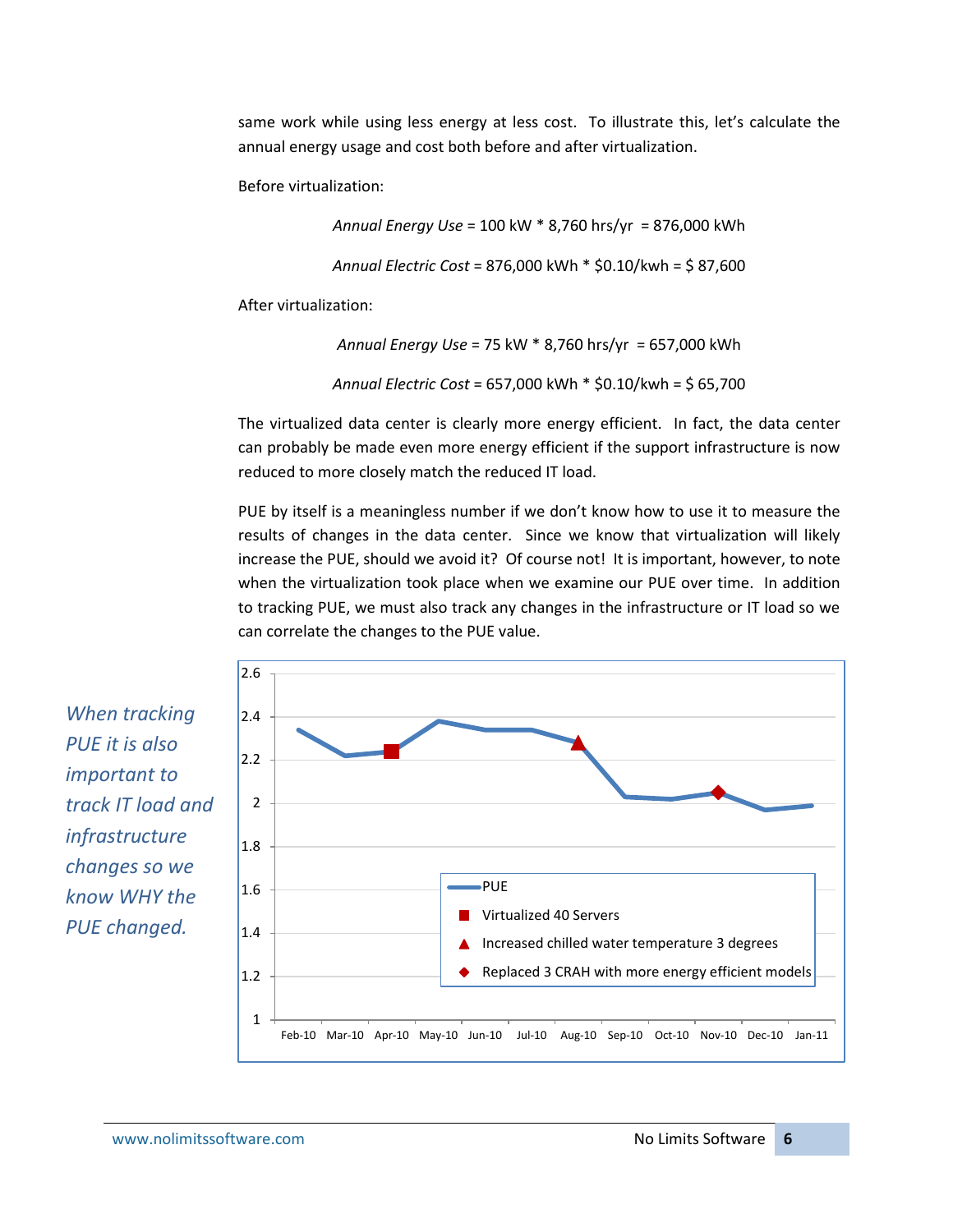It must be understood that there are many other factors which may impact PUE. There will always be tradeoffs between availability and energy efficiency. Redundancy, for example, will increase PUE. Data center equipment – from cooling equipment to UPSs to server power supplies – will run more efficiently when more heavily loaded.

Consider the following graph of server power supply efficiency versus the load on the power supply (Ecos and EPRI, 2008). The power supply operates more efficiently as the load increases, with the highest efficiency attained with loads of 40% and higher.



Similarly shaped curves can be found for UPS, computer room air conditioning and other support infrastructure.

Redundancy, while improving availability, will reduce the load across multiple systems. As the load is reduced, energy efficiency will also be reduced. Virtualization and consolidation, while reducing the overall energy usage, will actually increase the PUE unless the power and cooling infrastructure are downsized to align with the IT load. Raising the server inlet temperature may reduce the PUE, but the overall energy usage may actually increase if the increased power required for server fans is greater than the cooling savings.

The bottom line is that PUE, while an important piece of the energy efficiency puzzle, is just that – one piece of the puzzle. PUE is only one component of a comprehensive energy management program which must consider both the IT and facility sides of the house.

*PUE is just one component of a comprehensive energy management program.*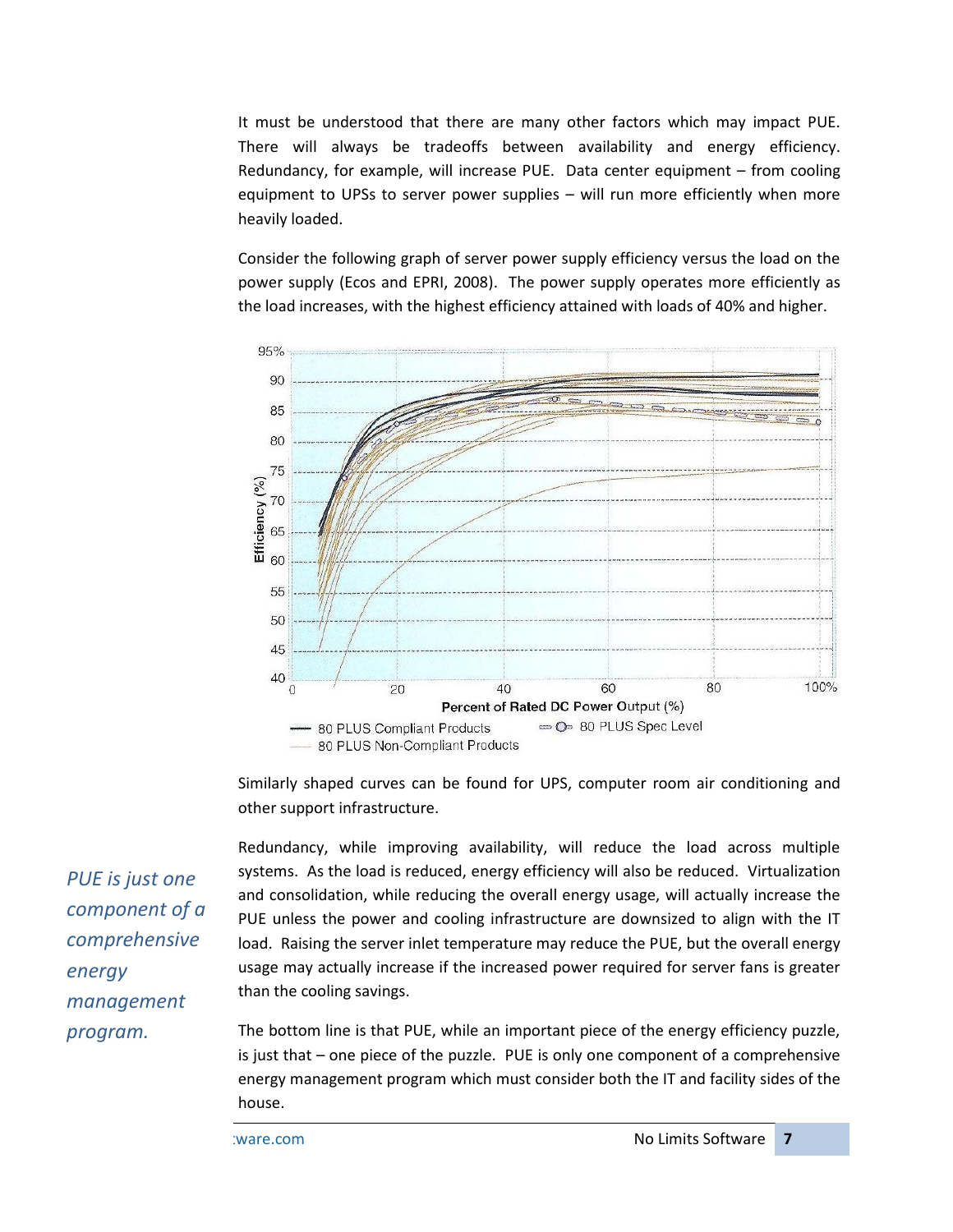## <span id="page-7-0"></span>**What Should I Be Measuring Besides PUE?**

PUE is best used for tracking the impact of changes made to the data center infrastructure. It is less useful for tracking the improvements resulting from reducing the energy consumption of IT equipment.

Let's return for a moment to the diagram of the power usage in the data center.



*"Reductions in energy consumption at the IT equipment level have the greatest impact on overall consumption because they cascade across all supporting systems".*

While it is important to reduce losses in the power system and the power used for the support infrastructure, we need to realize that the bulk of the power consumption in the data center goes to the IT load itself. If we can reduce the IT load, we will reduce the overall power required for the data center.

In fact, reducing the IT load has a compounding effect, as it will also reduce the losses in the power system and the power required for the support infrastructure. In the Liebert white paper *Energy Logic: Reducing Data Center Energy Consumption by Creating Savings that Cascade Across Systems* (Emerson Network Power, 2009), the authors call this the "cascade effect" and state that "reductions in energy consumption at the IT equipment level have the greatest impact on overall consumption because they cascade across all supporting systems."

Let's see how this cascade effect works. If one watt can be saved at the IT load, this will also reduce losses in the server power supply (AC to DC conversion), reduce losses in the power distribution (PDU transformers, losses in the wiring itself), reduce power losses in the UPS, reduce the amount of cooling required and, finally, reduce power losses in the building transformer and switchgear. The end result of the cascade effect is that saving one watt at the IT load may actually result in two or more watts of overall energy savings.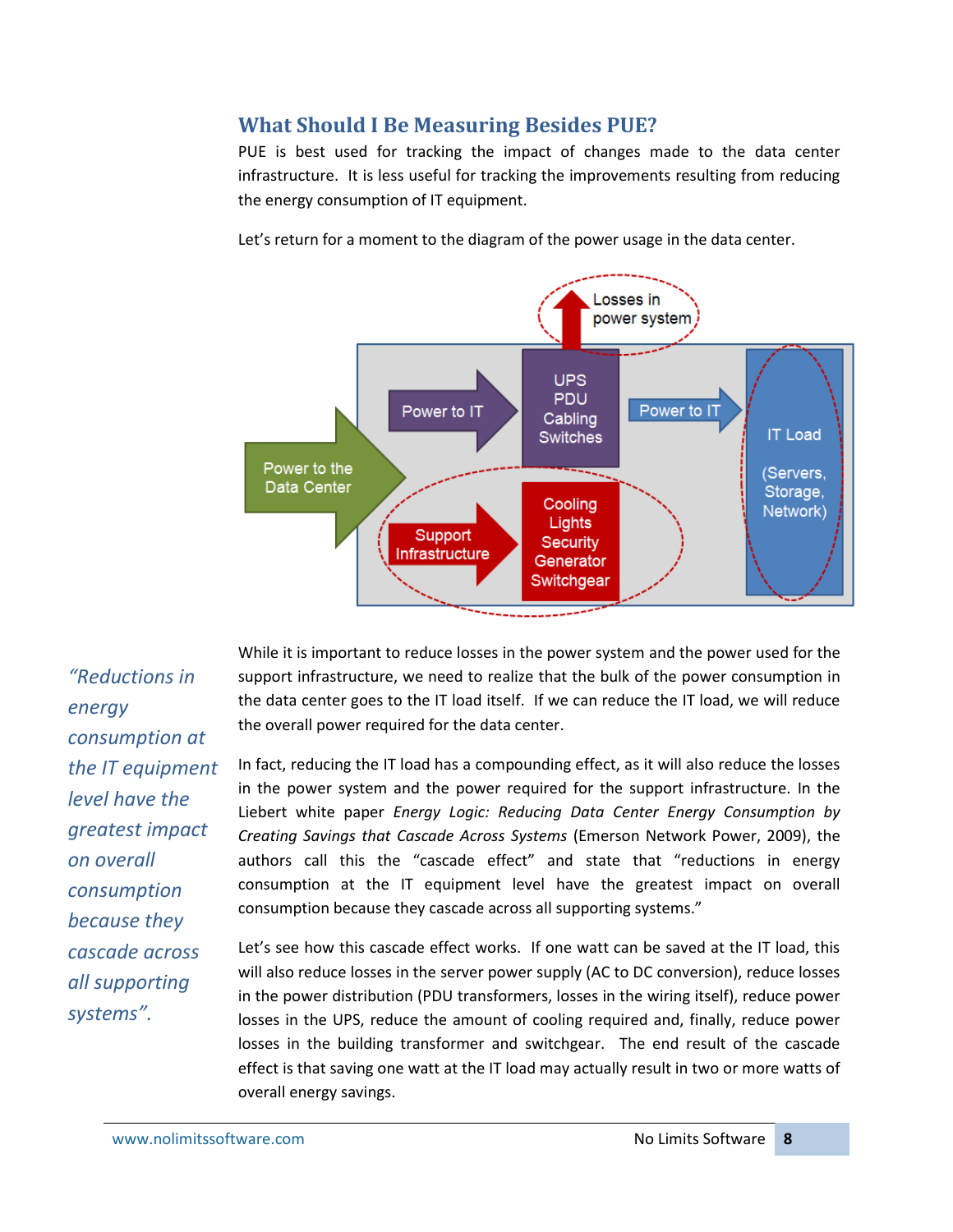We must keep in mind that the real goal, whether from an environmental or cost standpoint, is to reduce overall energy usage. Since powering the IT load is such a large portion of the overall electricity cost in a data center, reduction of the IT load must be a primary consideration in any energy efficiency initiative. In order to measure our success in reducing the IT load, power usage at the IT device level must become a critical metric.

#### <span id="page-8-0"></span>**How Much Does it Cost to Run a Server?**

So how does PUE translate into cost in the data center? The annual cost to run a server can be calculated with the following formula:

$$
Server Power Cost = \frac{Average Power (W)}{1000} * 8760 \frac{hours}{year} * PUE * \frac{Cost}{kWh}
$$

The annual cost to power a server drawing 400 watts in a data center with a PUE of 2.25 and a utility cost of \$0.10/kWh would be calculated as follows:

$$
Server Power Cost = \frac{400}{1000} * 8760 * 2.25 * $0.10 = $788.40
$$

Note that this \$788.40 only includes the power cost. It does not include such items as software licenses and other operational costs.

It becomes clear that there are two ways to reduce the server power cost: (1) reduce the average server power, or (2) reduce the PUE. Much has been written about reducing the PUE and there are a number of tools from various vendors which will measure the infrastructure power usage. What is less talked about is how to reduce the IT power usage. There are also fewer tools to measure the IT power usage, particularly down to the device level.

#### <span id="page-8-1"></span>**What Can I Do to Reduce the IT Load?**

Since powering the IT load is such a large portion of the overall electricity cost in a data center, reduction of the IT load must be a primary consideration in any energy efficiency initiative. There are a number of ways to reduce the IT load including the following:

- Decommission or repurpose servers which are no longer in use
- Power down servers when not in use
- Enable power management
- Replace inefficient servers
- Virtualize or consolidate servers

*The annual cost of powering a 400 watt server can be \$800 or more.*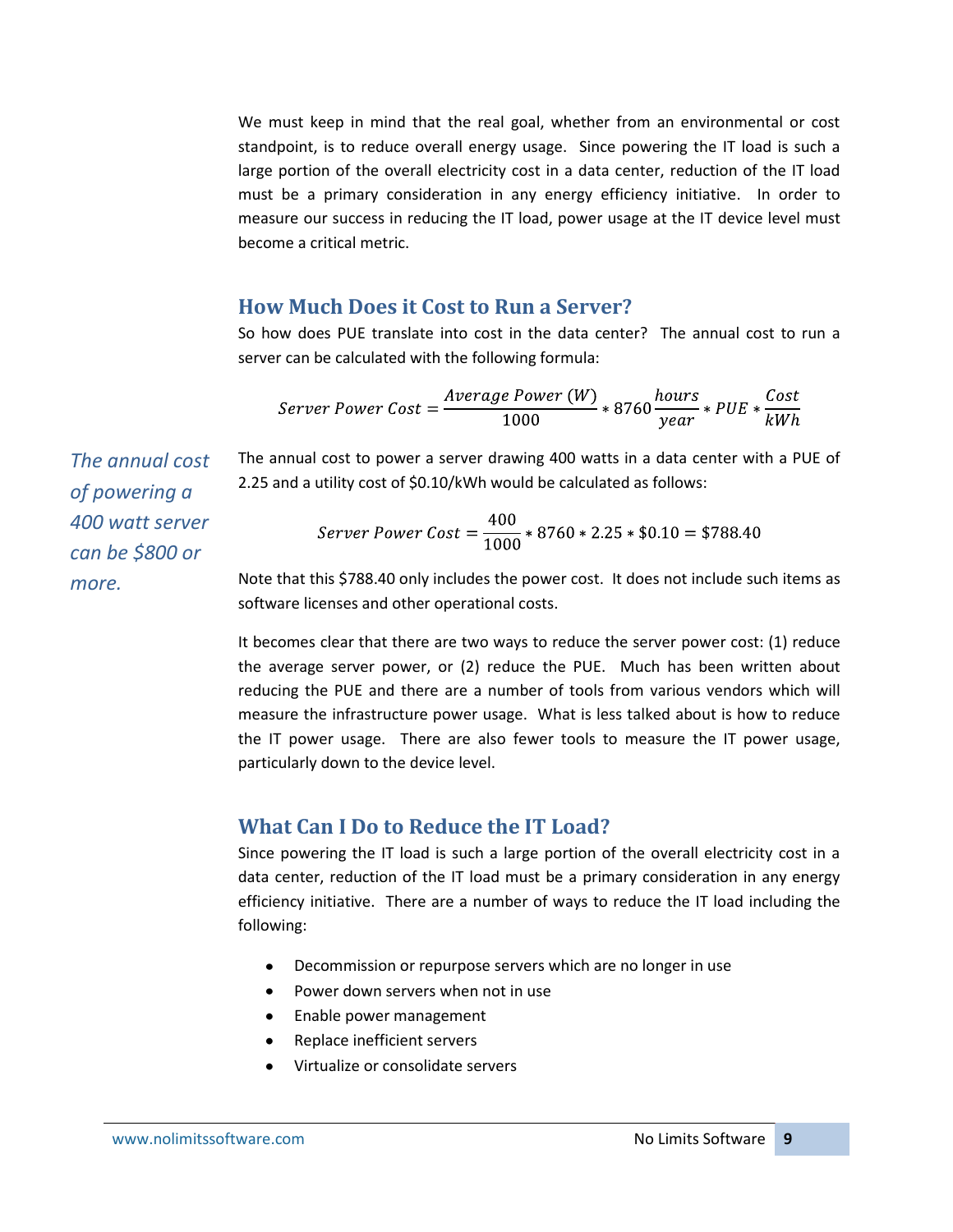#### **Decommission or Repurpose Servers**

<span id="page-9-0"></span>*It is estimated that 10-15% of data center servers are "ghost servers".*

*These servers can consume 70-85% of the power of a server running at 100% CPU usage while producing no useful output.*

In the *Server Energy and Efficiency Report 2009* (Alliance to Save Energy, 1E, 2009) the authors commissioned Kelton Research to conduct a survey of IT professionals responsible for server operations at large global organizations. Based on the results of the survey, it was estimated there are 4.7 million servers running 24/7 worldwide which are not doing anything useful. These are sometimes called "ghost servers". Since "ghost servers" consume 70-85% of the power of a server running at 100% CPU load but produce no useful output, it is important to identify these servers and to either decommission or repurpose them.

Data center managers have always struggled with how to identify unused or lightlyused servers. The typical method is to use CPU utilization as a measure of whether or not a server is being actively used. Unfortunately, this doesn't always tell the whole story. A server may appear to be busy when it is actually only performing secondary or tertiary processing not related directly to the primary services of the server. In defining primary services, the authors of *The Green Grid Data Center Compute Efficiency Metric: DCcE* (Blackburn, Azevedo, Ortiz, Tipley, & Van Den Berghe, 2010) provide a great example.

*As a generic example, the primary service of an e-mail server is to provide e-mail. This same server may also provide monitoring services, backup services, antivirus services, etc., but those are secondary, tertiary, and similar types of service. If the e-mail server stops being accessed for e-mail, the monitoring, backup, and antivirus services may no longer be necessary, but the server may still continue to provide them. So from a CPU-utilization standpoint, the unused server may appear to be busy, but that may only be secondary or tertiary processing. Hence, CPU utilization is not a precise enough measure.*

The authors introduce the Server Compute Efficiency (ScE) metric as a means to determine whether or not a server is being used for primary services. The ScE metric measures CPU usage, disk and network I/O, incoming session-based connection requests and interactive logins to determine if the server is providing primary services. When this data is plotted over time, a clearer picture of server usage begins to form.

The ScE metric can provide data center managers with the ability to determine which servers are providing primary services as well as provide some insights into which servers may be good candidates for virtualization or consolidation.

The following graph shows when each ScE component (CPU, Disk I/O, etc.) is active over the course of a day. A higher stacked bar indicates that more components were active at the time of the snapshot. An empty space indicates time periods where no primary services were being performed.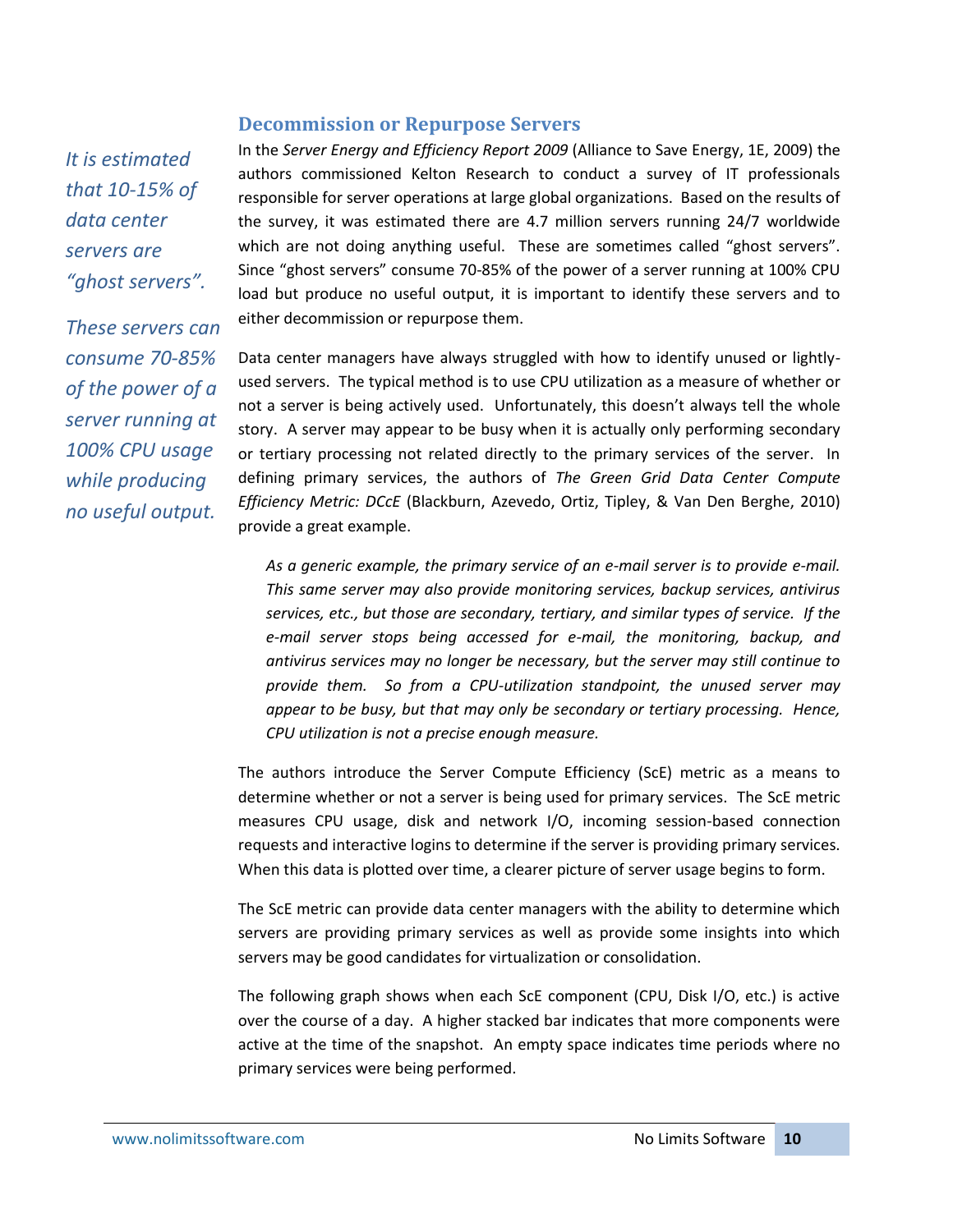

#### **Server Compute Efficiency (ScE) By Component**

*Server Compute Efficiency (ScE) provides a metric for measuring server activity.*

Another way of looking at this data is to compute the percentage of time the server was engaged in providing each of the ScE components. The following radar chart shows the server has an overall server compute efficiency of 50%, meaning that the server was providing primary services 50% of the time. We can also see the percentages of activity by CPU, Disk I/O, Network I/O, TCP request and interactive logons, providing us a much more detailed view of the server activity than simply es es es es es es es es es es es es en exemple de la maissance de la maissance de la maissance de la maissance de la maissance de la maissance de la maissance de la maissance de la maissance de la maissance de la maissanc

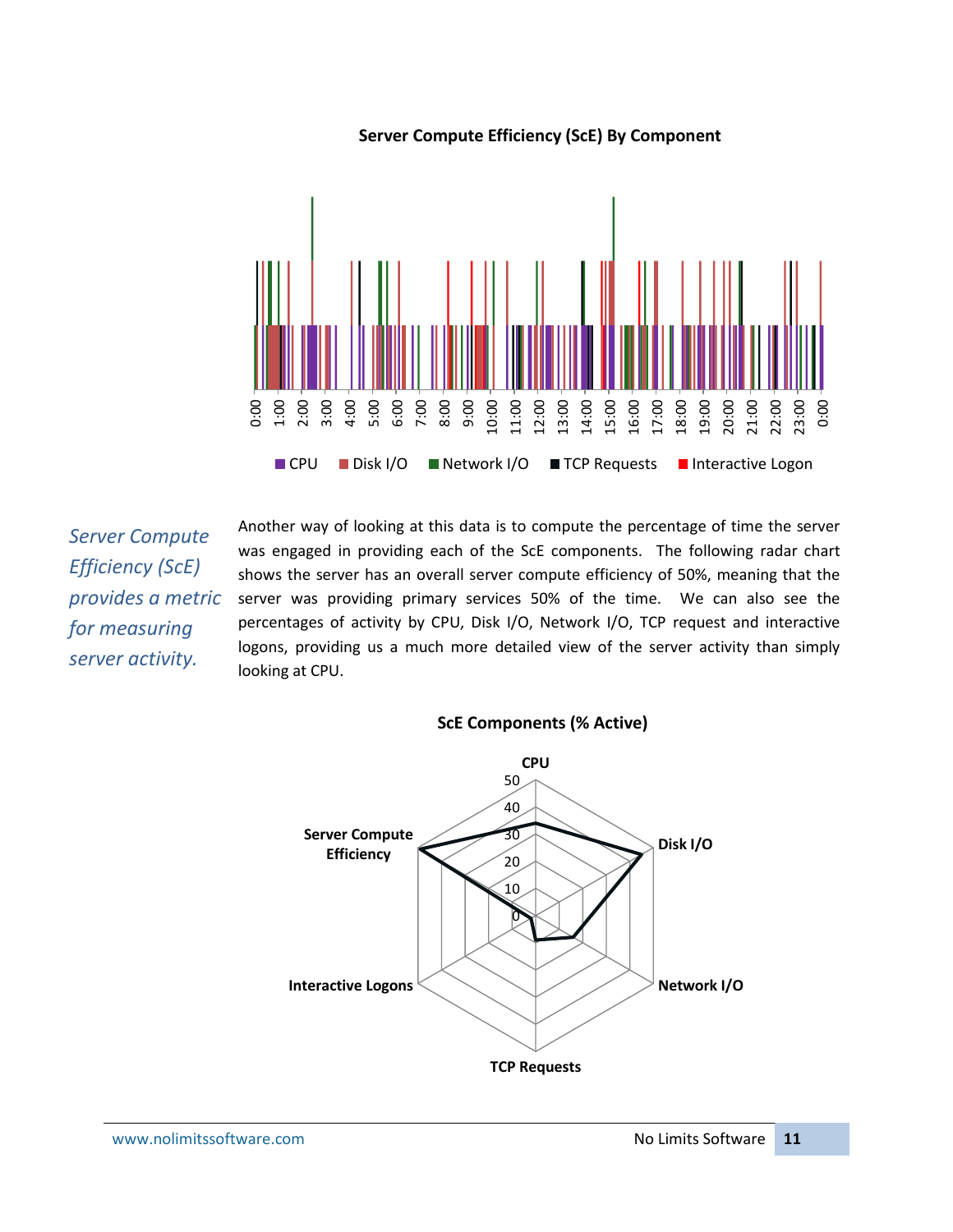## <span id="page-11-0"></span>We power down personal computers when we go home at night, so why don't we do *We power down office computers when not in use,*

*so why don't we do the same with* 

<span id="page-11-1"></span>*servers?*

the same with servers when they aren't being used? While the majority of servers in data centers may be utilized around the clock, there are some servers which may only be used during certain parts of the day or week. When time periods of inactivity can be identified, the servers should be turned off during these times. If it has been determined that a server is no longer in use, turn it off while waiting to decommission or repurpose it.

## **Enable Power Management**

**Power Down Servers When Not in Use**

Many processors and operating systems provide the ability to reduce a server's power consumption during periods of low utilization. In the book Energy Efficiency for Information Technology (Minas & Ellison, 2009) the authors explain that altering the P-state of the CPU can save as much as 75 percent of the full-speed CPU power.

*Altering the CPU's P-state can reduce a server's power consumption at low utilization without limiting any of the performance needed at peak demand levels. The switch between P-states is dynamically controlled by the operating system and occurs in micro-seconds, causing no perceptible performance degradation.*

*Servers respond very quickly to P-state changes so the processor power and speed closely follow the workload. As a result, heat does not build up unnecessarily, which also provides for greater power savings from reduced cooling loads.*

By enabling Demand-Based Switching (DBS), significant savings can be realized in the data center.

*Enabling power management on 500 servers could save \$100,000 or more in annual energy costs!*

|                                      | <b>Typical CPU Utilization</b> |            |           |
|--------------------------------------|--------------------------------|------------|-----------|
|                                      | <b>15%</b>                     | <b>30%</b> | 45%       |
| System Power with DBS Off            | 258 W                          | 291 W      | 316 W     |
| System Power with DBS On             | 201 W                          | 220 W      | 240 W     |
| DBS Power Savings Per System         | 57 W                           | 71 W       | 76 W      |
| Energy Cost Savings Per System*      | \$148                          | \$186      | \$200     |
| Energy Cost Savings Per 500 Systems* | \$74,000                       | \$93,000   | \$100,000 |

\* Annual cost: assumes \$0.10/kWh and cooling costs double that of platform power

*Source: Intel, 2008*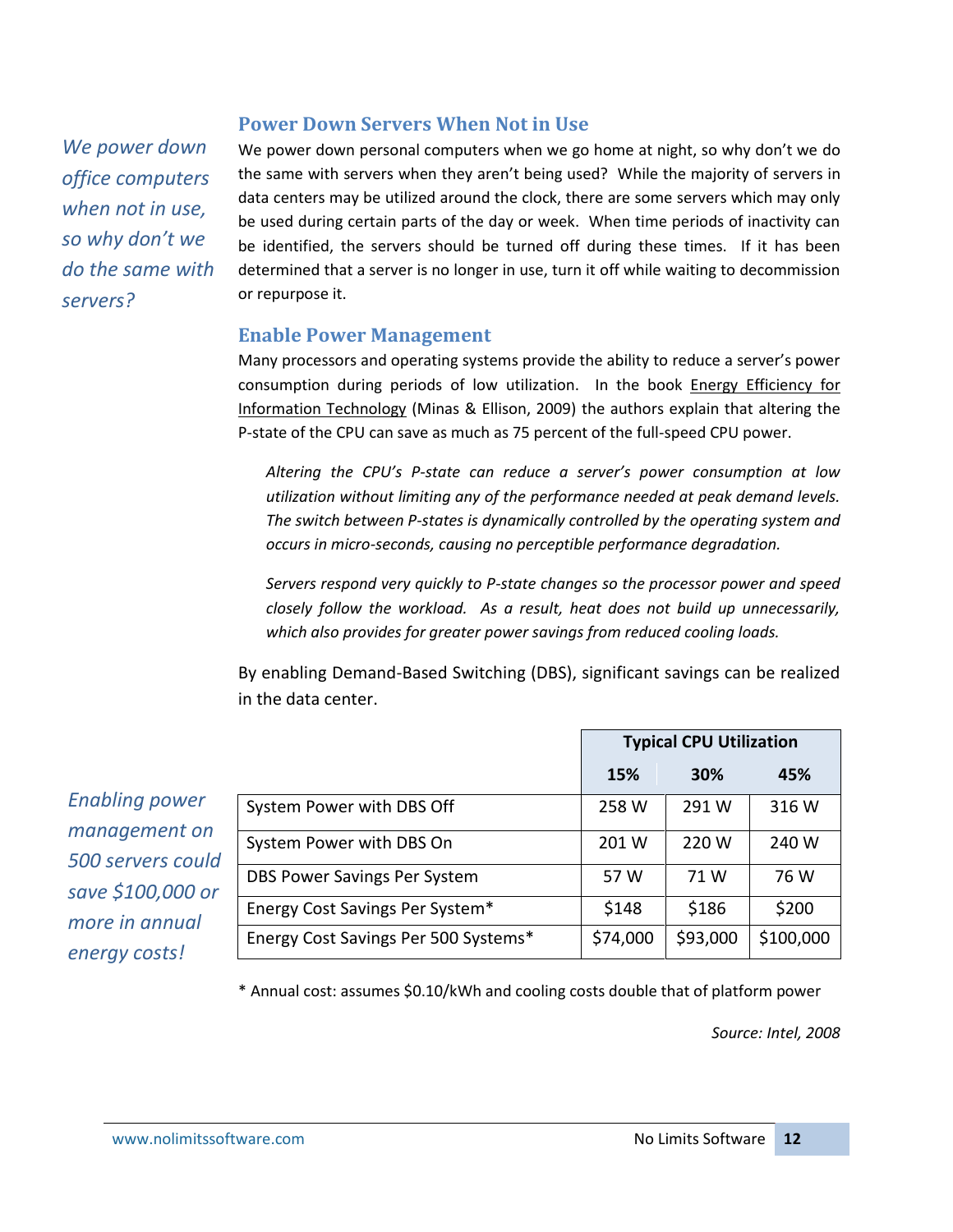## <span id="page-12-0"></span>**Replace Inefficient Servers**

Once a server has been purchased, there is sometimes a tendency to consider it a "sunk cost". What is not taken into account in this argument, however, is the ongoing operational costs, including power, cooling, software licensing and so on. With the cost to power a server now exceeding the purchase cost, the ongoing operational costs become a prime factor in determining when to retire an aging server.

A new multi-core server may replace as many as 15 single-core servers, saving as much as 93% of the power usage. In addition to the power savings, software licensing and other maintenance costs can also be considerably reduced. Additional savings include a reduction in data center cooling costs and the potential to reclaim valuable rack space.

## <span id="page-12-1"></span>**Virtualize or Consolidate Servers**

There are a number of excellent reasons to virtualize or consolidate servers. From a business continuity viewpoint, virtual machines can be isolated from physical system failures to increase system availability. In addition, parallel virtual environments allow for an easier transition to a backup facility.

From an energy efficiency viewpoint, virtualization provides a number of opportunities for energy savings. Virtual machines provide much more granular control over workloads. Virtual machines can be moved to additional servers as demand increases, while unused or lightly-used servers can be managed to minimize power usage. Overall, virtualization can increase server CPU usage by 40-60%. As the CPU usage is increased, the energy efficiency of the server power supply will also increase. Virtualization and consolidation will have the effect of decreasing the total number of servers or, at the least, deferring the purchase of new servers.

<span id="page-12-2"></span>*By looking beyond PUE, data center managers are more likely to find other good opportunities to reduce overall energy usage.*

## **Summary**

While the Power Usage Effectiveness (PUE) metric can provide valuable information for measuring data center energy efficiency, it should be considered as only one component in a comprehensive energy management program. While there is increasing pressure being placed on data center managers to reduce the PUE, doing so without a full understanding of power usage in the data center might actually have a detrimental effect.

By considering other data center metrics such as energy usage at the IT device level and server compute efficiency, data center managers are more likely to find other excellent opportunities to affect sustained reductions in energy usage.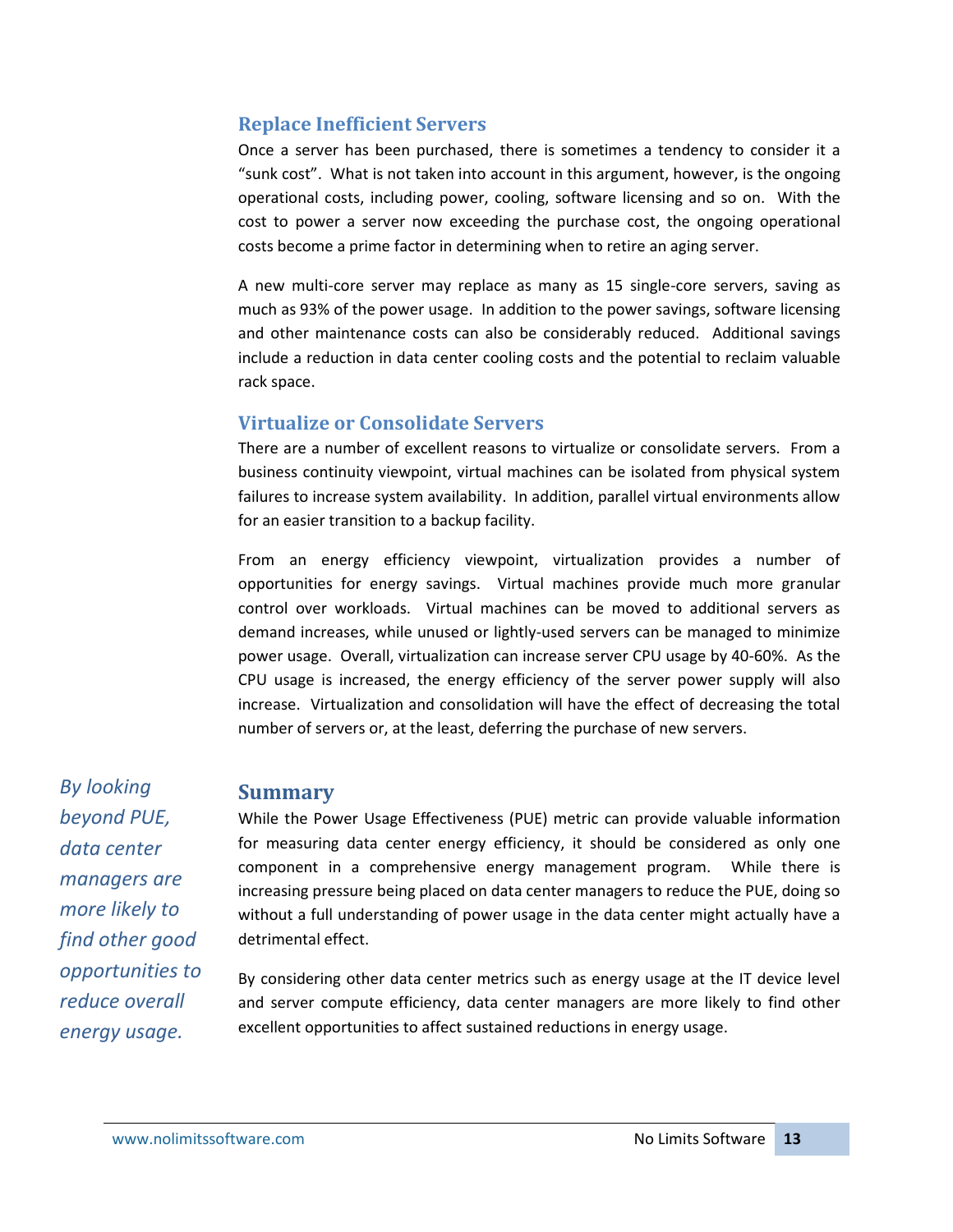## <span id="page-13-0"></span>**About No Limits Software**

No Limits Software is a leading provider of data center solutions, including asset management, capacity planning, and power and environmental monitoring. No Limits Software provides a unique solution by taking asset management to the rack unit.

The RaMP (Rack Management Platform) solution eliminates the need for physical audits, dramatically reduces the time to find and repair equipment, improves system availability and improves data center energy efficiency by providing accurate capacity planning.

No Limits Software was founded in 2009 by industry experts in data center monitoring and management solutions. To learn more, visit [www.nolimitssoftware.com](http://www.nolimitssoftware.com/) or email [info@nolimitssoftware.com.](mailto:info@nolimitssoftware.com)